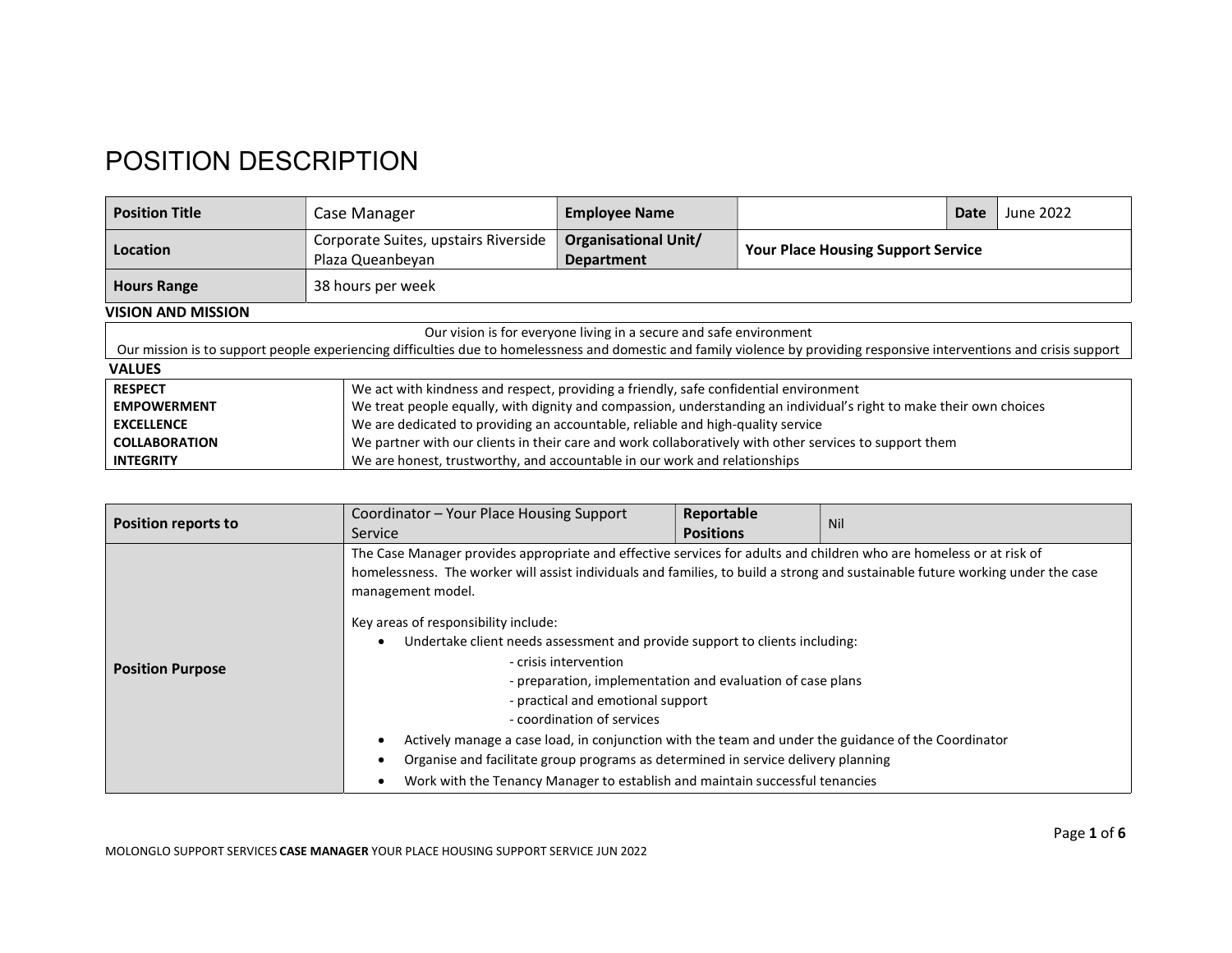|                                       | $\bullet$                                                                                                                                                                                                                                                                                                                                                                                                                                                                                                                                                                                                                           | Liaise with other agencies across the service spectrum to provide comprehensive integrated delivery of services in     |         |  |
|---------------------------------------|-------------------------------------------------------------------------------------------------------------------------------------------------------------------------------------------------------------------------------------------------------------------------------------------------------------------------------------------------------------------------------------------------------------------------------------------------------------------------------------------------------------------------------------------------------------------------------------------------------------------------------------|------------------------------------------------------------------------------------------------------------------------|---------|--|
|                                       | conjunction with clients                                                                                                                                                                                                                                                                                                                                                                                                                                                                                                                                                                                                            |                                                                                                                        |         |  |
|                                       |                                                                                                                                                                                                                                                                                                                                                                                                                                                                                                                                                                                                                                     | Maintain the CIMS client database and ensure accurate, up to date and concise information is recorded for all clients, |         |  |
| including contributing to a case plan |                                                                                                                                                                                                                                                                                                                                                                                                                                                                                                                                                                                                                                     |                                                                                                                        |         |  |
|                                       | Participate in the NSW statewide vacancy management system and referral tools<br>Participate in weekly team meetings, and proactively contribute to program development and undertake related tasks<br>Respond to emergency situations if needed<br>Participate in service evaluation and planning to identify service delivery gaps and recommended improvements<br>Work in accordance with the Work Health and Safety Act, Risk Management framework and organisational operating<br>policy and procedure<br>The above list is not exhaustive, and the role may change to meet the overall objectives of the company<br>$\bullet$ |                                                                                                                        |         |  |
|                                       |                                                                                                                                                                                                                                                                                                                                                                                                                                                                                                                                                                                                                                     |                                                                                                                        |         |  |
|                                       |                                                                                                                                                                                                                                                                                                                                                                                                                                                                                                                                                                                                                                     |                                                                                                                        |         |  |
|                                       |                                                                                                                                                                                                                                                                                                                                                                                                                                                                                                                                                                                                                                     |                                                                                                                        |         |  |
|                                       |                                                                                                                                                                                                                                                                                                                                                                                                                                                                                                                                                                                                                                     |                                                                                                                        |         |  |
|                                       |                                                                                                                                                                                                                                                                                                                                                                                                                                                                                                                                                                                                                                     |                                                                                                                        |         |  |
|                                       |                                                                                                                                                                                                                                                                                                                                                                                                                                                                                                                                                                                                                                     |                                                                                                                        |         |  |
|                                       | Qualification: Minimum Diploma in Community Services, Social Work Degree or similar welfare qualification or working<br>$\bullet$                                                                                                                                                                                                                                                                                                                                                                                                                                                                                                   |                                                                                                                        |         |  |
|                                       | towards                                                                                                                                                                                                                                                                                                                                                                                                                                                                                                                                                                                                                             |                                                                                                                        |         |  |
|                                       | Demonstrated commitment to the values of Molonglo Support Services and our mission for people to live in a secure                                                                                                                                                                                                                                                                                                                                                                                                                                                                                                                   |                                                                                                                        |         |  |
|                                       | and safe environment                                                                                                                                                                                                                                                                                                                                                                                                                                                                                                                                                                                                                |                                                                                                                        |         |  |
|                                       | Demonstrated ability to work collaboratively with colleagues and independently without direct supervision<br>٠                                                                                                                                                                                                                                                                                                                                                                                                                                                                                                                      |                                                                                                                        |         |  |
|                                       | Demonstrated understanding of client-centric practice<br>$\bullet$                                                                                                                                                                                                                                                                                                                                                                                                                                                                                                                                                                  |                                                                                                                        |         |  |
|                                       | Demonstrated ability to assess clients' needs and provide case management plans<br>$\bullet$                                                                                                                                                                                                                                                                                                                                                                                                                                                                                                                                        |                                                                                                                        |         |  |
| <b>Qualifications and</b>             | Sound knowledge of issues pertaining to domestic violence                                                                                                                                                                                                                                                                                                                                                                                                                                                                                                                                                                           |                                                                                                                        |         |  |
| <b>Experience</b>                     | The ability to work within a feminist framework                                                                                                                                                                                                                                                                                                                                                                                                                                                                                                                                                                                     |                                                                                                                        |         |  |
|                                       | Ability to engage children, young people and their parents/carers and an understanding of the health and safety<br>requirements in providing services to children                                                                                                                                                                                                                                                                                                                                                                                                                                                                   |                                                                                                                        |         |  |
|                                       | Ability to think innovatively and creatively to develop tailored client solutions                                                                                                                                                                                                                                                                                                                                                                                                                                                                                                                                                   |                                                                                                                        |         |  |
|                                       | Experience working with Aboriginal and Culturally and Linguistically Diverse women and children in a culturally sensitive                                                                                                                                                                                                                                                                                                                                                                                                                                                                                                           |                                                                                                                        |         |  |
|                                       | manner                                                                                                                                                                                                                                                                                                                                                                                                                                                                                                                                                                                                                              |                                                                                                                        |         |  |
|                                       | Experience in record keeping and preparation of reports                                                                                                                                                                                                                                                                                                                                                                                                                                                                                                                                                                             |                                                                                                                        |         |  |
|                                       | Ability to use online case management systems and Microsoft Office programs                                                                                                                                                                                                                                                                                                                                                                                                                                                                                                                                                         |                                                                                                                        |         |  |
|                                       | <b>Current National Police Certificate</b>                                                                                                                                                                                                                                                                                                                                                                                                                                                                                                                                                                                          | Covid-19 Double Vaccinated                                                                                             |         |  |
|                                       | Current Working with Children Check                                                                                                                                                                                                                                                                                                                                                                                                                                                                                                                                                                                                 | <b>Integrity Checks</b>                                                                                                |         |  |
| <b>Prerequisites</b>                  | Current adult first aid certificate                                                                                                                                                                                                                                                                                                                                                                                                                                                                                                                                                                                                 | Eligibility to live and work in Australia                                                                              |         |  |
|                                       | Current drivers' licence                                                                                                                                                                                                                                                                                                                                                                                                                                                                                                                                                                                                            |                                                                                                                        |         |  |
| Award (if applicable)                 | Social Community Home Care and                                                                                                                                                                                                                                                                                                                                                                                                                                                                                                                                                                                                      | <b>Classification</b>                                                                                                  | Level 4 |  |
|                                       | Disability Services Industry Award 2010                                                                                                                                                                                                                                                                                                                                                                                                                                                                                                                                                                                             |                                                                                                                        |         |  |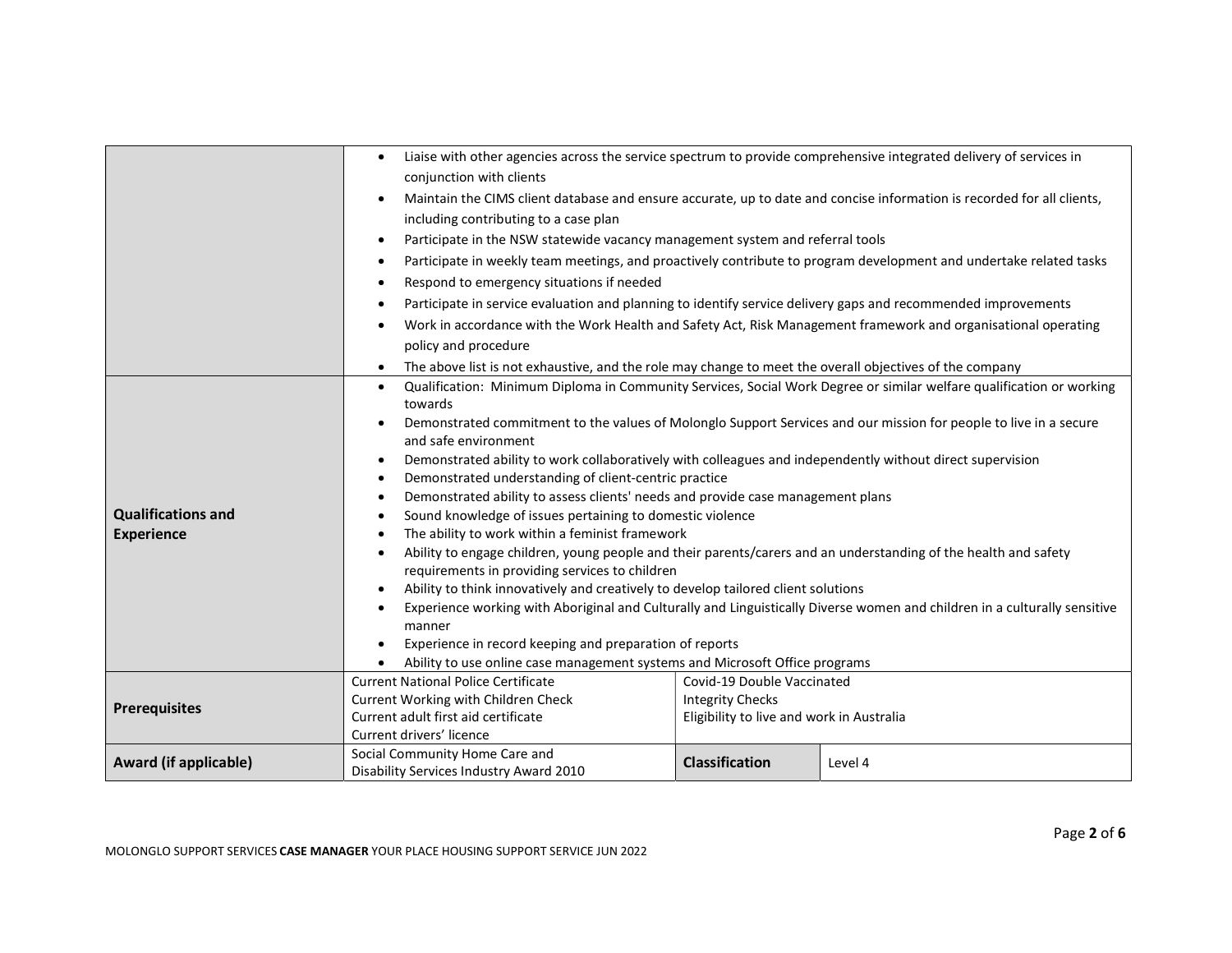| <b>Resource Management</b> | Nil | <b>Relationships</b>   | Liaise with other Molonglo staff, Coordinator,<br>DFV Specialist workers, case managers,<br>administrators, and CEO |
|----------------------------|-----|------------------------|---------------------------------------------------------------------------------------------------------------------|
| <b>Delegation Level</b>    | Nil | Probationary<br>period | 3 months (with a 6-week review)                                                                                     |

| <b>Foundation Competencies Required</b>                                                                                                                                                                                                                                                                                                                                                                                                                                                                                                          | <b>Behavioural Competencies Required</b>                                                                                                                                                                                                                                                                                                                                                    | <b>Technical Competencies Required</b>                                                                                                                                                                                                                                                                                                                                                                                                                                                      |
|--------------------------------------------------------------------------------------------------------------------------------------------------------------------------------------------------------------------------------------------------------------------------------------------------------------------------------------------------------------------------------------------------------------------------------------------------------------------------------------------------------------------------------------------------|---------------------------------------------------------------------------------------------------------------------------------------------------------------------------------------------------------------------------------------------------------------------------------------------------------------------------------------------------------------------------------------------|---------------------------------------------------------------------------------------------------------------------------------------------------------------------------------------------------------------------------------------------------------------------------------------------------------------------------------------------------------------------------------------------------------------------------------------------------------------------------------------------|
| Willingness to work and act in a manner that delivers                                                                                                                                                                                                                                                                                                                                                                                                                                                                                            | <b>Expectations in the role</b>                                                                                                                                                                                                                                                                                                                                                             | Knowledge of management with demonstrated skills in the                                                                                                                                                                                                                                                                                                                                                                                                                                     |
| effective:                                                                                                                                                                                                                                                                                                                                                                                                                                                                                                                                       |                                                                                                                                                                                                                                                                                                                                                                                             | following areas                                                                                                                                                                                                                                                                                                                                                                                                                                                                             |
| Quality / Continuous Improvement<br>Works within service delivery practices in line with quality and<br>compliance standards<br>Acts to improve practices through suggestions and implementation<br>of any approved improvement plans<br>Contributes to the development of evidence-based practice<br>Provides survey forms residents if requested and reports feedback<br>to Coordinator<br>Provides a consistent, compliant and best-practice approach to case<br>management at Louisa, supporting improvement and consistency in<br>practices | Communication<br>Verbal - confidently and clearly articulates facts and conveys<br>information in a manner appropriate to the target audience<br>Written – clear and concise presentation of information and<br>messages in such a way that conveys understanding and<br>retention of the content (includes the production of reports,<br>project briefs, correspondence, emails, leaflets) | <b>Human Resources and Self Direction</b><br>Participates in internal and external supervision<br>Ensures practice is in line with behavioural competencies<br>Maintains awareness of own skills strengths and identifies any gaps<br>Seeks, and is open to feedback on own effectiveness<br>Proactively identifies areas for self-development<br>Actively works to address skills and knowledge gaps in line with<br>training and supervision plan<br>Seeks support and guidance as needed |
| Participates in regular team meetings, if requested and proactively<br>contributes to ongoing program development<br>Planning and Organising - Time and Task Management<br>Performs own role and responsibilities effectively<br>Manages time and responsibilities effectively<br>Prioritises work and addresses what is most urgent, plans                                                                                                                                                                                                      | <b>Responsibility and Accountability</b><br>Understands the role and its responsibilities<br>Takes personal accountability for actions and decisions<br>Role models positive and productive behaviours to colleagues within                                                                                                                                                                 | <b>Operational / Strategic Planning</b><br>Supports the achievement of organisational goals<br>Provides input, feedback and development of operational and<br>ongoing planning                                                                                                                                                                                                                                                                                                              |
| for important tasks<br>Uses tools effectively to assist with planning and organising                                                                                                                                                                                                                                                                                                                                                                                                                                                             | the organisation, clients and external stakeholders                                                                                                                                                                                                                                                                                                                                         | Adheres to action plan and KPI's in day-to-day work                                                                                                                                                                                                                                                                                                                                                                                                                                         |
| <b>Diversity and Conflict Resolution</b><br>Recognises and respects differences in cultural background<br>Responds in culturally appropriate ways<br>Recognises and respects issues of diversity in service provision                                                                                                                                                                                                                                                                                                                            | <b>Person Centred / Client Focus</b><br>Upholds and promotes client centred focused services<br>Listens to and gains understanding of client perspective anticipating<br>their needs, giving high priority to secure satisfaction (internal,<br>external and clients)                                                                                                                       | <b>Financial / Resource Management</b><br>Ensures program adheres to SHS funding contracts and guidelines<br>including client brokerage and any other grants<br>Ensures minimisation of costs where possible and appropriate<br>Ensures care in use of property and equipment                                                                                                                                                                                                               |
| <b>Creativity and Innovation</b><br>Identifies the similarities and differences between current and past<br>situations<br>Looks at information and sees patterns, trends and missing pieces<br>Is prepared to try new ways of doing things or others' ideas<br>Questions currently accepted ways of doing things<br>Thinks in terms of options when identifying solutions                                                                                                                                                                        | <b>Collaboration and Teamwork</b><br>Actively participates in contributing to team effectiveness taking<br>action that considers the perspective and needs of others and being<br>aware of the effect of behaviour on others<br>Managing Relationships - builds and maintains positive,<br>productive and mutually beneficial working relationships                                         | Organisational Capability - (provides effective skills, knowledge,<br>expertise and structures to fulfil organisational objectives)<br>Provides technical input in role<br>Ensures adequate and up to date knowledge to undertake role<br>Receives feedback on areas for skill development and training needs                                                                                                                                                                               |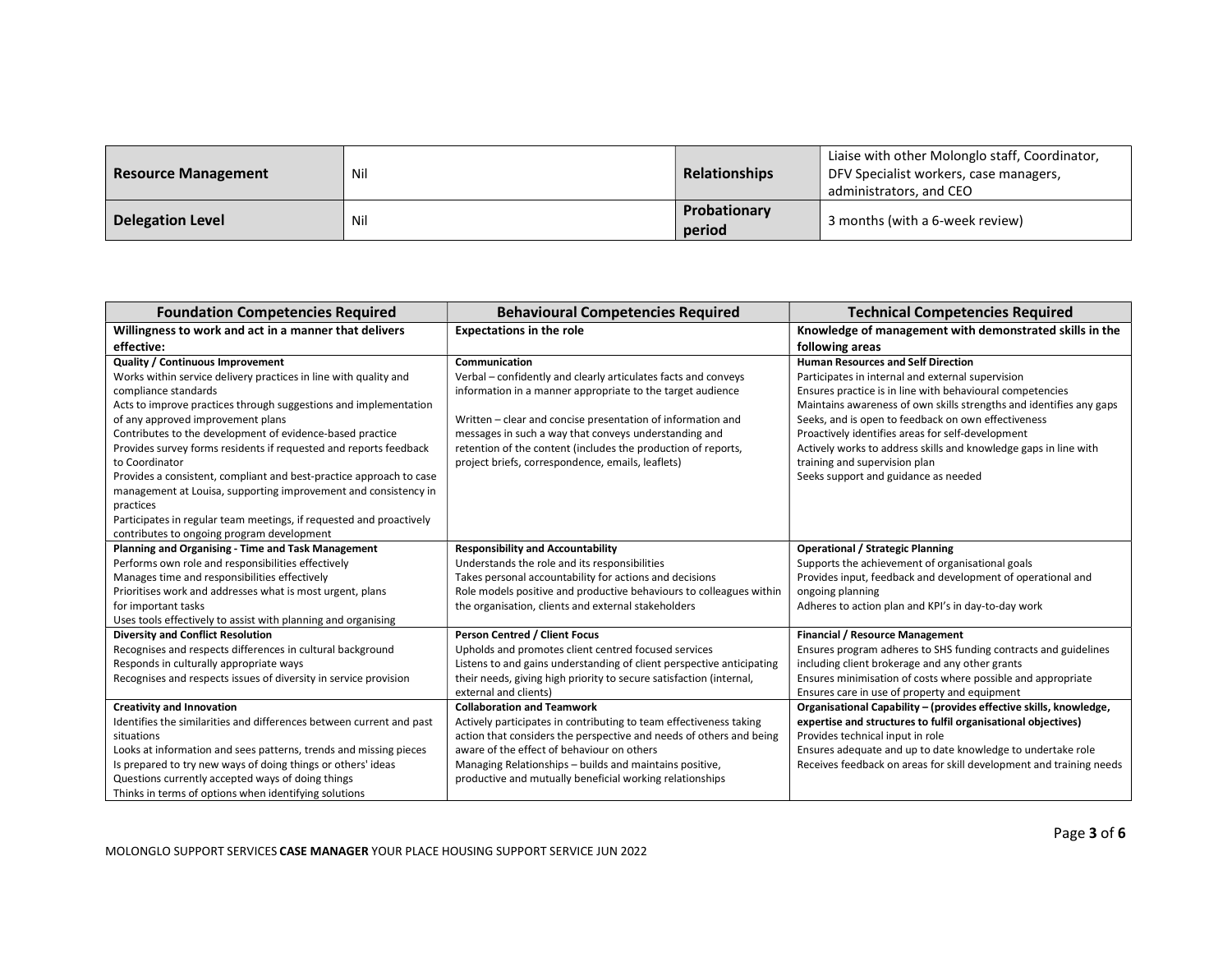| <b>Key Result Areas</b>                                                                                                                                                                                                                                                                                                                                           | <b>Key Activities</b>                                                                                                                                                                                                                                                                                                                                                                                                                                                                                                                                                                                                                                                                                                                                                                                                                                                                                                                                                                                                                                                                                                                                                        | <b>Standard Measures</b>                                                                                                                                                                                                                                                                                                                                                                                                      |
|-------------------------------------------------------------------------------------------------------------------------------------------------------------------------------------------------------------------------------------------------------------------------------------------------------------------------------------------------------------------|------------------------------------------------------------------------------------------------------------------------------------------------------------------------------------------------------------------------------------------------------------------------------------------------------------------------------------------------------------------------------------------------------------------------------------------------------------------------------------------------------------------------------------------------------------------------------------------------------------------------------------------------------------------------------------------------------------------------------------------------------------------------------------------------------------------------------------------------------------------------------------------------------------------------------------------------------------------------------------------------------------------------------------------------------------------------------------------------------------------------------------------------------------------------------|-------------------------------------------------------------------------------------------------------------------------------------------------------------------------------------------------------------------------------------------------------------------------------------------------------------------------------------------------------------------------------------------------------------------------------|
| <b>Case Management</b><br>The Case Manager works<br>collaboratively with staff, leaders<br>and administration and to<br>achieve the organisations goals<br>The primary focus is:<br>To create a safe, supportive and<br>welcoming environment for<br>adults with or without children<br>that encourages active<br>participation using a case<br>management model. | <b>Program and Practice</b><br>Undertake client needs assessment for parents and their children and provide<br>comprehensive case management support including:<br>safety planning and initial assessment of client need<br>$\circ$<br>crisis intervention o preparation, implementation, and evaluation of case<br>$\circ$<br>plans<br>practical and emotional support for case coordination with services and<br>$\circ$<br>referral to a range of agencies<br>Maintain accurate case notes and records in CIMS<br>$\bullet$<br>Participate and contribute in regular team meetings<br>$\bullet$<br>Reflect on and document regularly personal and team practice to use for continuous<br>$\bullet$<br>improvement and planning<br>Support the development, implementation and review of the program and activities<br>$\bullet$<br>with support from the Coordinator and other staff<br>Ensure information is handed over in appropriate communication avenue to team<br>٠<br>Represent the service at interagency meetings as required<br>$\bullet$<br>Organise and facilitate group and educational programs as determined in service<br>$\bullet$<br>delivery planning | As per individual work plan<br>$\bullet$<br>Activities and experiences are purposeful, supports ongoing plan goals<br>$\bullet$<br>and planned for/available every day<br>CIMS notes are logged within agreed timeframes<br>$\bullet$<br>Administration tasks completed in a timely and accurate manner<br>$\bullet$<br>Using MS Teams, team is notified of pertinent information<br>$\bullet$                                |
|                                                                                                                                                                                                                                                                                                                                                                   | <b>Health and Safety</b><br>Each person's health, safety and wellbeing is promoted and supported including<br>clients and colleagues<br>Hygiene practices are promoted and implemented<br>٠<br>The safety of children is always promoted and advocated for<br>$\bullet$                                                                                                                                                                                                                                                                                                                                                                                                                                                                                                                                                                                                                                                                                                                                                                                                                                                                                                      | Illnesses are reported and managed according to procedures<br>$\bullet$<br>Incidents are documented and Coordinator notified and recorded on the<br>$\bullet$<br>register as per Molonglo policy and procedures<br>Child safety concerns are documented and reported when required<br>$\bullet$<br>Positive assessments, ratings, spot check reports<br>$\bullet$<br>Positive internal audit reports and reviews<br>$\bullet$ |
|                                                                                                                                                                                                                                                                                                                                                                   | <b>Environments</b><br>Ensure the office, meeting rooms and workspace is clean and safe<br>Sustainable practices are implemented and maintained within the program<br>٠                                                                                                                                                                                                                                                                                                                                                                                                                                                                                                                                                                                                                                                                                                                                                                                                                                                                                                                                                                                                      | As per individual work plan<br>$\bullet$<br>Positive client feedback<br>$\bullet$<br>Positive assessments, ratings, spot check reports<br>$\bullet$<br>Positive internal audit reports and reviews<br>$\bullet$                                                                                                                                                                                                               |
|                                                                                                                                                                                                                                                                                                                                                                   | <b>Relationships with clients</b><br>Interactions with clients are respectful, responsive, meaningful, open and supportive<br>$\bullet$<br>Support clients to make decisions and choices regarding their safety and in<br>٠<br>accordance with their case plans<br>Positive behaviour guidance methods utilised when working with children                                                                                                                                                                                                                                                                                                                                                                                                                                                                                                                                                                                                                                                                                                                                                                                                                                   | As per individual work plan<br>$\bullet$<br>Positive client feedback<br>$\bullet$<br>Positive co-worker feedback<br>$\bullet$<br>Client's participation, opinions and contributions are clearly documented<br>$\bullet$<br>and used to inform programming<br>Positive assessments, ratings, spot check reports<br>$\bullet$<br>Positive internal audit reports and reviews<br>$\bullet$                                       |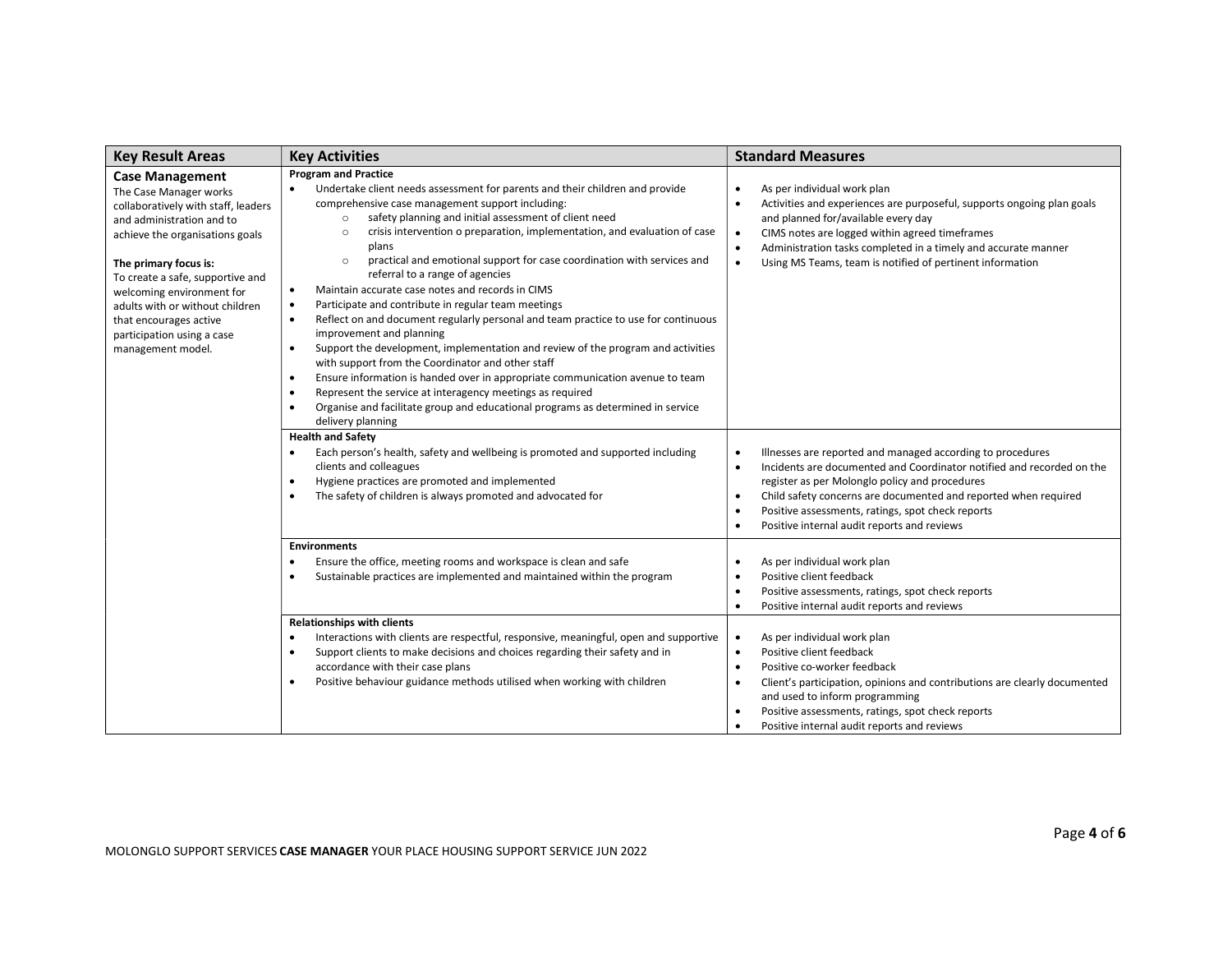|                                                         | Partnerships with the community<br>Support safe opportunities for clients to engage positively with the community<br>$\bullet$<br>Participate in networking opportunities<br>$\bullet$<br>Support external support agencies<br>$\bullet$<br>Support cultural opportunities<br>$\bullet$                                                                                                                                                                                                                                                                                                                                                                                                                                                                                                                                                                                                                                                                                                                                                                                                                                                                                                                                                                                                                                                                                                                                                                                                                                                                                                                                                                    | As per individual work plan<br>$\bullet$<br>Participation in the community clearly documented<br>$\bullet$<br>Positive family, client feedback<br>$\bullet$<br>Support agencies are supported in their participation, opinions and<br>$\bullet$<br>contributions<br>Positive assessments, ratings, spot check reports<br>$\bullet$<br>Positive internal audit reports and reviews<br>$\bullet$                                                                                                                                                                                                                                                                                                                                                                                                                                                                                                       |
|---------------------------------------------------------|------------------------------------------------------------------------------------------------------------------------------------------------------------------------------------------------------------------------------------------------------------------------------------------------------------------------------------------------------------------------------------------------------------------------------------------------------------------------------------------------------------------------------------------------------------------------------------------------------------------------------------------------------------------------------------------------------------------------------------------------------------------------------------------------------------------------------------------------------------------------------------------------------------------------------------------------------------------------------------------------------------------------------------------------------------------------------------------------------------------------------------------------------------------------------------------------------------------------------------------------------------------------------------------------------------------------------------------------------------------------------------------------------------------------------------------------------------------------------------------------------------------------------------------------------------------------------------------------------------------------------------------------------------|------------------------------------------------------------------------------------------------------------------------------------------------------------------------------------------------------------------------------------------------------------------------------------------------------------------------------------------------------------------------------------------------------------------------------------------------------------------------------------------------------------------------------------------------------------------------------------------------------------------------------------------------------------------------------------------------------------------------------------------------------------------------------------------------------------------------------------------------------------------------------------------------------|
| Governance                                              | Familiarise yourself with and adhere to Molonglo's Policies and Procedures,<br>$\bullet$<br>including the Code of Conduct, Human Resources policies and guidelines and Work<br>Health and Safety obligations<br>Demonstrate dedication and commitment to work in accordance with Molonglo's<br>$\bullet$<br>values and behaviours<br>Attend prearranged dates scheduled for supervision and organisation wide training,<br>including organisation forums and online induction and be actively involved in the 6-<br>week induction review, 3-month probationary reviews, 3-monthly check-ins and a<br>recurring annual performance review with the relevant supervisor/s<br>Contribute to or participate in Continuous Quality Improvement (CQI) activities of<br>$\bullet$<br>the organisation, and implement CQI strategies into work practices<br>Meet the challenges of change as it occurs within the service and organisation<br>$\bullet$<br>Attend or complete foundation and position specific training courses set by the<br>organisation and attend or complete discretionary training as approved by the<br>supervisor<br>Actively assess, manage and where possible mitigate workplace risk including (WHS),<br>$\bullet$<br>consumer related risk, reputation risk and personal risk<br>Deliver a high level of client service in line with the Molonglo Support Services Client<br>$\bullet$<br>Services Charter<br>Provide accurate and detailed reporting as required<br>$\bullet$<br>Ensure privacy and confidentially is maintained at all times<br>$\bullet$<br>Provide bi-monthly and annual program report as requested<br>$\bullet$ | Works in line with Behavioural Competencies<br>$\bullet$<br>Ensure policies, procedures and codes are complied with at all times<br>$\bullet$<br>Ensure all interactions are undertaken in accordance with the behaviours<br>$\bullet$<br>set, as outlined in the Code of Conduct<br>100% attendance at performance reviews<br>$\bullet$<br>Completion of induction and orientation within set timeframes<br>$\bullet$<br>Positively embrace and adopt change as it occurs<br>$\bullet$<br>$\bullet$<br>Ensure arrangements are made so that 100% of courses are attended or<br>completed<br>Report risk to the appropriate Molonglo personnel and utilise current risk<br>$\bullet$<br>management tools and procedures available<br>Protect the rights, safety and wellbeing of children and provide a child<br>$\bullet$<br>safe environment<br>$\bullet$<br>Provide reports within set timeframes |
| <b>Financial Management</b>                             | Ensure accurate records and accountability of expenditure and provide receipts to<br>$\bullet$<br>the Coordinator<br>Ensure any spending is authorised by the Coordinator<br>$\bullet$<br>Requests for client brokerage is in line with SHS guidelines and Molonglo Support<br>$\bullet$<br>Services policies and procedures<br>Consult with Coordinator prior to seeking funds from supporters<br>$\bullet$                                                                                                                                                                                                                                                                                                                                                                                                                                                                                                                                                                                                                                                                                                                                                                                                                                                                                                                                                                                                                                                                                                                                                                                                                                               | All expenditure is pre-approved<br>$\bullet$<br>Spending receipts/invoices are signed, allocated and provided to the<br>$\bullet$<br>Coordinator for processing within agreed timeframe                                                                                                                                                                                                                                                                                                                                                                                                                                                                                                                                                                                                                                                                                                              |
| <b>Client Engagement and</b><br><b>Community Events</b> | Engage in planning and implementation of client engagement activities or<br>$\bullet$<br>community events as per programming<br>Assist in the co-ordination of specific projects as appropriate<br>$\bullet$<br>Represent the service and the organisation at community events<br>$\bullet$<br>Implement initiatives and activities detailed in the operational plan for Louisa<br>$\bullet$                                                                                                                                                                                                                                                                                                                                                                                                                                                                                                                                                                                                                                                                                                                                                                                                                                                                                                                                                                                                                                                                                                                                                                                                                                                               | Feedback demonstrates high levels of satisfaction<br>$\bullet$<br>Work collaboratively with staff with community engagement activities<br>$\bullet$<br>Attend community engagement events together as required<br>$\bullet$                                                                                                                                                                                                                                                                                                                                                                                                                                                                                                                                                                                                                                                                          |
| <b>All Areas</b>                                        | Perform other duties as are within the limits of the employee's skill, competence<br>$\bullet$<br>and training, consistent with the respective classification and within the scope of the<br>position                                                                                                                                                                                                                                                                                                                                                                                                                                                                                                                                                                                                                                                                                                                                                                                                                                                                                                                                                                                                                                                                                                                                                                                                                                                                                                                                                                                                                                                      | Other duties performed as requested<br>$\bullet$<br>Attend training and personal development opportunities as agreed with<br>$\bullet$<br>the Coordinator                                                                                                                                                                                                                                                                                                                                                                                                                                                                                                                                                                                                                                                                                                                                            |